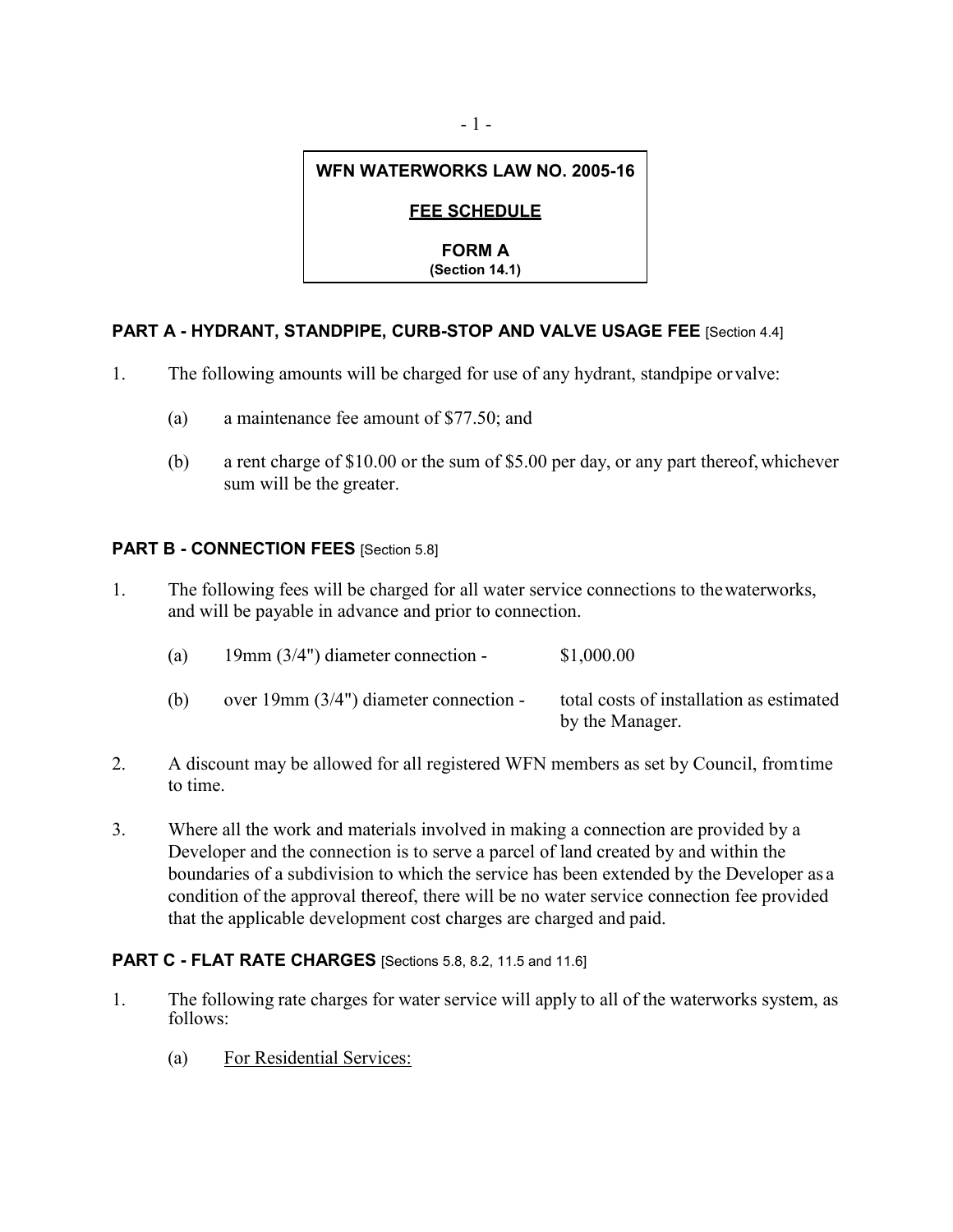Residential services include each dwelling unit, including those within churches, condominiums, apartment houses, and manufactured home parks.

(b) For Commercial Services:

Commercial services include any commercial unit, including auto courts, hotels, and industrial buildings.

(c) For Irrigation Services:

Irrigation services include services for nurseries, residential and commercial lawns and shrubbery, parkland, livestock, cemetery, or green space where the service is only required for six (6) months of every year.

(d) For mixed Commercial and Residential Developments:

| <b>Size</b><br>(inches)    | <b>Residential Rate</b><br>(Quarterly) | <b>Commercial Rate</b><br>(Quarterly) | <b>Irrigation Rate</b><br>(Annual) | <b>Mixed</b><br>Residential/<br><b>Commercial</b> |
|----------------------------|----------------------------------------|---------------------------------------|------------------------------------|---------------------------------------------------|
| 19 <sub>mm</sub><br>(.75)  | \$71.56                                | \$89.67                               | \$179.31                           | applicable rate<br>for each use                   |
| 25mm<br>(1.0)              | \$108.28                               | \$140.56                              | \$280.87                           | applicable rate<br>for each use                   |
| 37 <sub>mm</sub><br>(1.5)  | \$213.35                               | \$285.96                              | \$571.82                           | applicable rate<br>for each use                   |
| 50 <sub>mm</sub><br>(2.0)  | \$360.42                               | \$489.39                              | \$978.82                           | applicable rate<br>for each use                   |
| 75mm<br>(3.0)              | \$780.70                               | \$1,070.85                            | \$2,141.74                         | applicable rate<br>for each use                   |
| 100 <sub>mm</sub><br>(4.0) | \$1,223.57                             | \$1,884.96                            | \$3,769.84                         | applicable rate<br>for each use                   |
| 150 <sub>mm</sub><br>(6.0) | Metered                                | Metered                               | Metered                            | applicable rate<br>for each use                   |
| 200 <sub>mm</sub><br>(8.0) | Metered                                | Metered                               | Metered                            | applicable rate<br>for each use                   |
| 250mm<br>(10.0)            | Metered                                | Metered                               | Metered                            | applicable rate<br>for each use                   |
| 300mm<br>(12.0)            | Metered                                | Metered                               | Metered                            | applicable rate<br>for each use                   |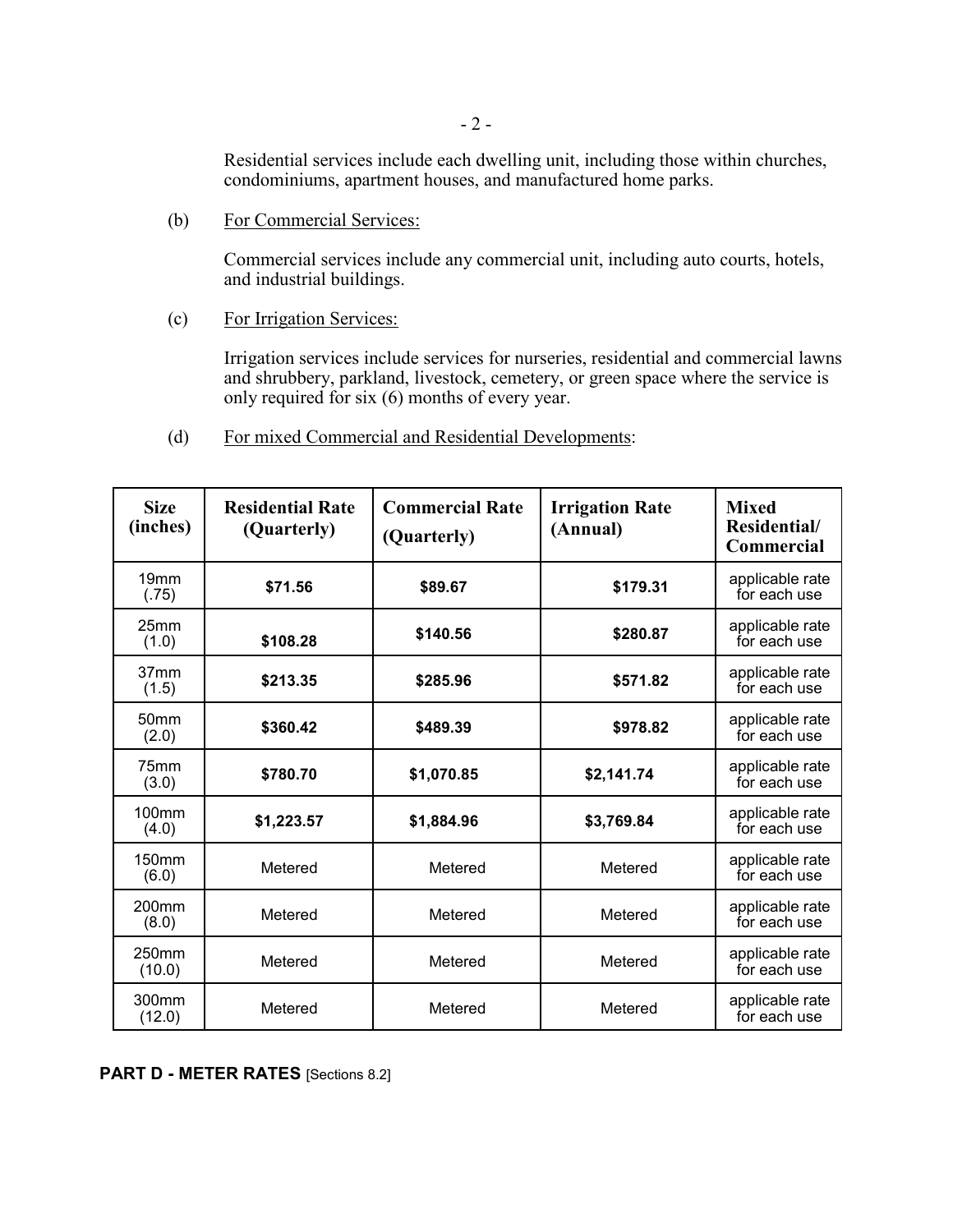#### Billing Cycle

1. All water meters will be read and billed according to the billing cycle established by the Manager. The billing cycle will range from one  $(1)$  billing per year to twelve  $(12)$  billings per year.

#### Meter Rates

2. The following domestic, commercial or industrial, and irrigation Meter Rates will apply to metered service connections of the waterworks:

Commercial and Irrigation Rates

(a) Metered rates for Commercial and Irrigation services are based on the size of the service and the consumption of water on a monthly basis. A fee is paid based on the size of service plus a consumption rate multiplied by the cubic meters of water that pass through the water meter.

| <b>Size</b><br>(inches)     | <b>Commercial</b><br><b>Base Rate</b><br>(Quarterly) | <b>PLUS</b><br><b>Commercial</b><br><b>Rate Per</b><br><b>Cubic Metre</b><br>(Quarterly) | <b>Irrigation</b><br><b>Base Rate</b><br>(Annual) | <b>PLUS</b><br><b>Irrigation</b><br><b>Rate Per</b><br><b>Cubic Metre</b><br>(Annual) |
|-----------------------------|------------------------------------------------------|------------------------------------------------------------------------------------------|---------------------------------------------------|---------------------------------------------------------------------------------------|
| 19 <sub>mm</sub><br>(.75)   | \$71.56                                              | \$0.32/m <sup>3</sup>                                                                    | \$71.56                                           | \$0.32/m <sup>3</sup>                                                                 |
| 25 <sub>mm</sub><br>(1.0)   | \$108.28                                             | \$0.32/m3                                                                                | \$108.28                                          | \$0.32/m <sup>3</sup>                                                                 |
| 37 <sub>mm</sub><br>(1.5)   | \$213.35                                             | \$0.32/m <sup>3</sup>                                                                    | \$213.35                                          | \$0.32/m <sup>3</sup>                                                                 |
| 50 <sub>mm</sub><br>(2.0)   | \$360.42                                             | \$0.32/m <sup>3</sup>                                                                    | \$360.42                                          | \$0.32/m <sup>3</sup>                                                                 |
| 75mm<br>(3.0)               | \$780.09                                             | \$0.32/m <sup>3</sup>                                                                    | \$780.09                                          | \$0.32/m <sup>3</sup>                                                                 |
| 100 <sub>mm</sub><br>(4.0)  | \$1,223.57                                           | \$0.32/m <sup>3</sup>                                                                    | \$1,223.57                                        | \$0.32/m <sup>3</sup>                                                                 |
| 150 <sub>mm</sub><br>(6.0)  | \$3,050.09                                           | \$0.32/m <sup>3</sup>                                                                    | \$3,050.09                                        | \$0.32/m <sup>3</sup>                                                                 |
| 200 <sub>mm</sub><br>(8.0)  | \$5,403.48                                           | \$0.32/m <sup>3</sup>                                                                    | \$5,403.48                                        | \$0.32/m <sup>3</sup>                                                                 |
| 250mm<br>(10.0)             | \$8,429.34                                           | \$0.32/m3                                                                                | \$8,429.34                                        | \$0.32/m <sup>3</sup>                                                                 |
| 300 <sub>mm</sub><br>(12.0) | \$12,006.15                                          | \$0.32/m <sup>3</sup>                                                                    | \$12,006.15                                       | \$0.32/m <sup>3</sup>                                                                 |

(b) Where applicable development cost charges have not been charged nor paid, then the metered rate for all sizes of connection is \$1.00/m3.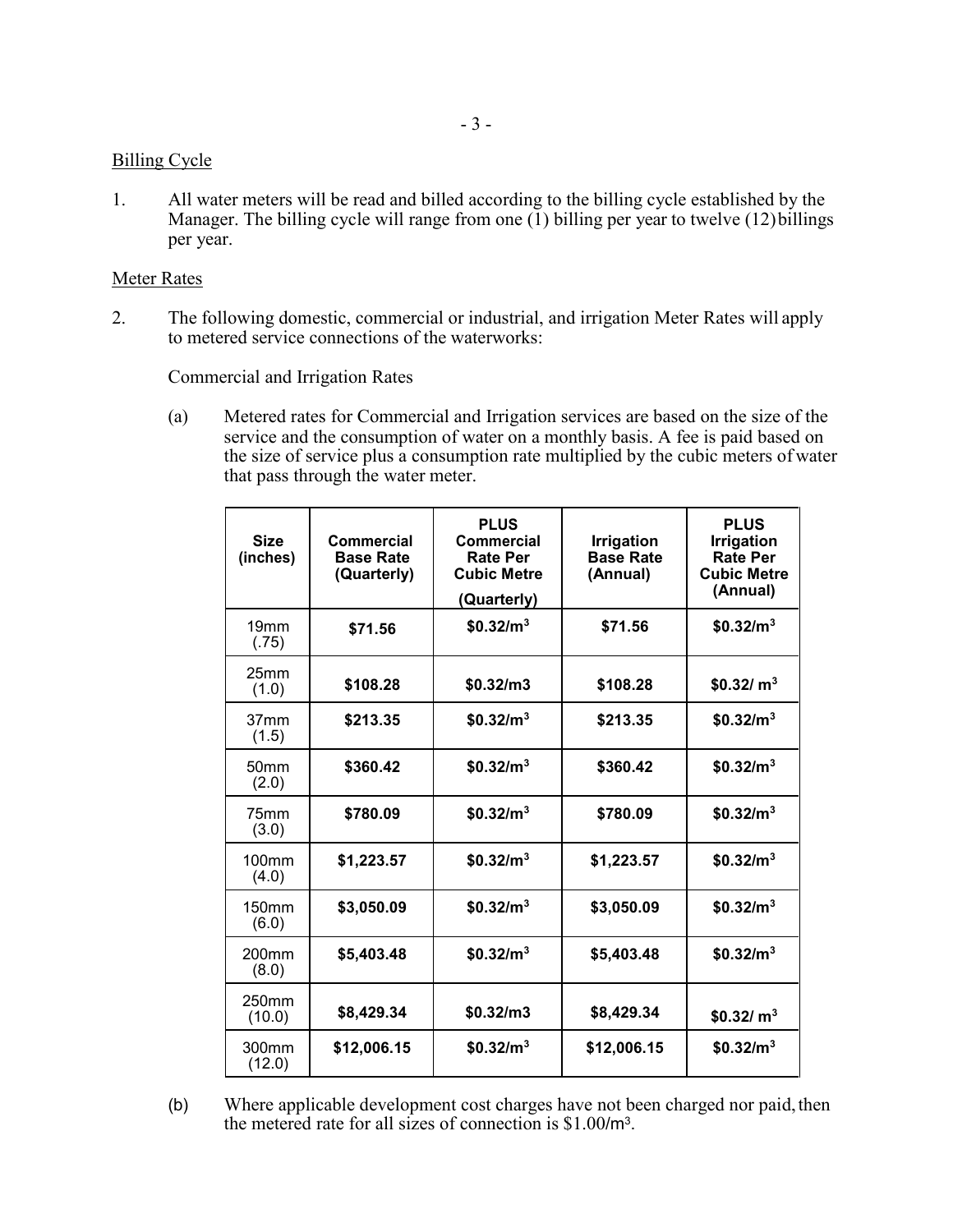#### Residential Rates

(c) Metered rates for residential services are charged for the number of dwellingunits on the service and a per cubic meter rate for the Meter Rate water that passes through the meter. Each service must pay base rate of \$8.00 for each dwelling unit and also pay  $$0.20/m<sup>3</sup>$  for the water that passes through the meter.

#### Undetected Leaks

3. Where an underground leak is discovered in a consumer's water works system, and where the consumer could not reasonably have been expected to be aware of such a leak, Westbank First Nation will be entitled to charge for such water a rate which does not exceed the average of the rates billed for the preceding six (6) months plus the rate inPart D, section 2(a) and (b), for all water which, as recorded by the meter, has passed through the meter since the last previous reading thereof, and which is in excess of the average consumption or use over the preceding six (6) months and provided that repairs of the consumer's water works system have been carried out to the Manager's satisfactionwithin ninety-six (96) hours of discovery of the leak.

#### Defective Meters

4. Where a meter is found to be defective when read, and has not indicated correctly the volume of water which has passed through it, Westbank First Nation will be entitled to charge for such water according to the average consumption for the six months immediately preceding the date upon which such meter was last found to be in order.

#### **PART E - METER TESTING** [Section 8.10]

- 
- Less than  $37 \text{mm}$  (2")  $$ 50.00$ <br>For  $37 \text{mm}$  (2") and larger to be tes

- For 37mm (2") and larger to be tested at the consumer's expense, in accordance with section 8.5 of the Law

#### **PART F - FIRE PROTECTION SERVICES, STANDBY CHARGES AND SPECIAL CASES** [Sections 9.1]

- 1. A flat rate Fire Protection Service Availability fee will be charged to all fire services, including privately owned fire hydrants, in the amount of \$12.75 per unit per month. One unit is equal to one sprinkler system, one hydrant, or one outlet.
- 2. A penalty of 10% per annum compounded monthly will be charged to overdue fees. Fees are due thirty (30) days after receipt of invoice.